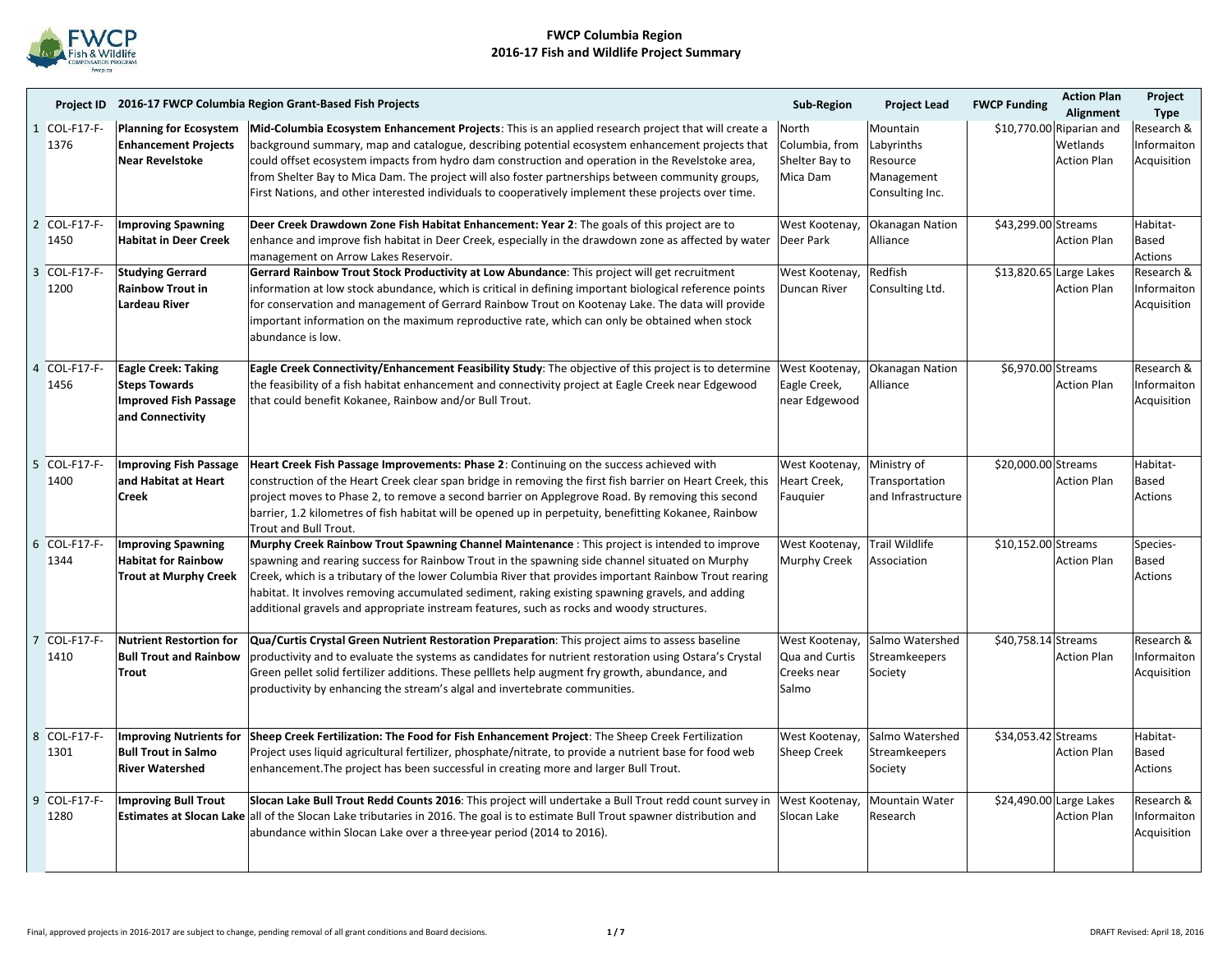

|               |                                                        | Project ID 2016-17 FWCP Columbia Region Grant-Based Fish Projects (cont'd)                                          | <b>Sub-Region</b> | <b>Project Lead</b>     | <b>FWCP Funding</b>      | <b>Action Plan</b>      | Project     |  |
|---------------|--------------------------------------------------------|---------------------------------------------------------------------------------------------------------------------|-------------------|-------------------------|--------------------------|-------------------------|-------------|--|
|               |                                                        |                                                                                                                     |                   |                         |                          | Alignment               | Type        |  |
| 10 COL-F17-F- | <b>Protecting Our Waters</b>                           | Protecting Our Waters From Aquatic Invasive Species: Phase 3: This project aims to ensure productive West Kootenay, |                   | Central Kootenay        |                          | \$28,500.00 Large Lakes | Research &  |  |
| 1204          | from Aquatic Invasive                                  | and biologically diverse aquatic ecosystems within the Central and West Kootenay region.                            | throughout        | <b>Invasive Species</b> |                          | <b>Action Plan</b>      | Informaiton |  |
|               | <b>Species</b>                                         |                                                                                                                     | entire region of  | Society                 |                          |                         | Acquisition |  |
|               |                                                        |                                                                                                                     | RDCK, and         |                         |                          |                         |             |  |
|               |                                                        |                                                                                                                     | select areas      |                         |                          |                         |             |  |
|               |                                                        |                                                                                                                     | within RDBK.      |                         |                          |                         |             |  |
|               |                                                        |                                                                                                                     |                   |                         |                          |                         |             |  |
| 11 COL-F17-F- | <b>Assessing Bull Trout in</b>                         | Whatshan Reservoir Bull Trout Risk Assessment: This project will gather information on the                          | West Kootenay,    | Redfish                 | $$11,284.12$ Large Lakes |                         | Species-    |  |
| 1194          | Whatshan Reservoir                                     | distribution and abundance of Bull Trout by undertaking a risk assessment to determine and identify                 | Whatshan          | Consulting Ltd.         |                          | <b>Action Plan</b>      | Based       |  |
|               |                                                        | limminent threats to population decline and recovery for Blue-Listed Bull Trout in Whatshan Reservoir.              | Reservoir         |                         |                          |                         | Actions     |  |
|               |                                                        |                                                                                                                     |                   |                         |                          |                         |             |  |
|               | <b>Grant-Based Fish Project Total:</b><br>\$244,097.33 |                                                                                                                     |                   |                         |                          |                         |             |  |

|                       |                                                                                                     | Project ID 2016-17 FWCP Columbia Region Grant-Based Wildlife Projects                                                                                                                                                                                                                                                                                                                                                                                                                                                                                                                                                                                                                                           | <b>Sub-Region</b>                                    | <b>Project Lead</b>                                    | <b>FWCP Funding</b>    | <b>Action Plan</b><br>Alignment                            | Project<br><b>Type</b>                   |
|-----------------------|-----------------------------------------------------------------------------------------------------|-----------------------------------------------------------------------------------------------------------------------------------------------------------------------------------------------------------------------------------------------------------------------------------------------------------------------------------------------------------------------------------------------------------------------------------------------------------------------------------------------------------------------------------------------------------------------------------------------------------------------------------------------------------------------------------------------------------------|------------------------------------------------------|--------------------------------------------------------|------------------------|------------------------------------------------------------|------------------------------------------|
| 12 COL-F17-W-<br>1407 | <b>Wetland Stewardship &amp;</b><br><b>Restoration in the</b><br>Kootenays                          | Advancing Wetland Stewardship & Restoration in the Kootenays: The BC Wildlife Federation (BCWF)<br>will build the capacity of Columbia Basin residents to protect, conserve, and restore wetlands through<br>the delivery of four workshops. BCWF will also host two wetland restorations with accompanying<br>educational sessions (Meadow Creek and Mayook Station). 2016 projects will provide support towards<br>four of the FWCP's six Riparian and Wetland Action Plan Focal Areas: Upper Columbia Valley, Elk Valley,<br>Slocan, and Ducan/Lardeau/Revelstoke Valley, and will also provide opportunities to act upon identified<br>needs and site-prescriptions that resulted from the 2015 activities. | Basin-Wide                                           | <b>British Columbia</b><br>Wildlife<br>Federation      |                        | \$66,000.00 Riparian and<br>Wetlands<br><b>Action Plan</b> | Habitat-<br>Based<br>Actions             |
| 13 COL-F17-W-<br>1427 | <b>Invasive Plant</b><br><b>Management &amp;</b><br><b>Restoration of</b><br><b>Protected Areas</b> | Invasive Plant Management & Restoration of Protected Areas: This program aims to retain functional<br>and sustainable ecosystems in protected areas of the Upper Columbia Valley by mitigating the impacts<br>of invasive species. Benefits include the reduction of propagule pressure (number of individuals of a<br>species released into a region to which they are not native) from neighbouring invasive species<br>populations; wildlife habitat conservation; long-term cost-savings through collaborative invasive<br>species management action; and restoration of degraded areas with native plant species.                                                                                          | East Kootenav                                        | East Kootenay<br><b>Invasive Plant</b><br>Council      |                        | \$13,999.46 Upland and<br>Dryland<br><b>Action Plan</b>    | Habitat-<br>Based<br><b>Actions</b>      |
| 14 COL-F17-W-<br>1219 | <b>Nesting Boxes Increase</b><br><b>Habitat for At-Risk</b><br>Lewis's Woodpecker                   | Lewis's Woodpecker Nesting Box: The Lake Windermere District Rod and Gun Club is constructing and East Kootenay,<br>placing nesting boxes for the at-risk Lewis's Woodpecker within its historical range in the Invermere<br>area. The project will lead to an increase and/or replacement of cavity nesting bird habitat.                                                                                                                                                                                                                                                                                                                                                                                      | Invermere                                            | Lake Windermere<br>District Rod and<br><b>Gun Club</b> |                        | \$3,164.00 Species of<br>Interest<br><b>Action Plan</b>    | Habitat-<br>Based<br>Actions             |
| 15 COL-F17-W-<br>1214 | <b>Supporting At-Risk</b><br><b>Great Blue Heron in the</b><br><b>North Columbia</b>                | North Columbia Great Blue Heron Inventory and Stewardship: This project will provide new<br>information on Great Blue Heron breeding habitat use in the North Columbia Region, and promote<br>habitat stewardship and securement actions targeting Blue-Listed herons throughout the Columbia<br>Basin. The North Columbia has never been surveyed for herons, therefore, this project is expected to<br>provide a first breeding population estimate for that region, and the Basin as a whole.                                                                                                                                                                                                                | North Columbia                                       | Pandion<br>Ecological<br>Research Ltd.                 | \$20,000.00 Species of | Interest<br><b>Action Plan</b>                             | Research &<br>Informaiton<br>Acquisition |
| 16 COL-F17-W-<br>1195 | <b>Increasing Nesting</b><br><b>Habitat for Loons in</b><br><b>Bush Arm and Staubert</b><br>Lake    | Nest Platforms for Loons in Bush Arm and Staubert Lake: Common Loon (Gavia immer) populations<br>have been facing increasing threats due to habitat loss. This project enhances loon habitat through<br>providing floating nest platforms that will help to increase nest success.                                                                                                                                                                                                                                                                                                                                                                                                                              | North<br>Columbia, Bush<br>Arm and<br>Staubert Lake. | Kingbird<br>Biological<br>Consultants Ltd.             |                        | \$18,685.72 Small Lakes<br><b>Action Plan</b>              | Habitat-<br>Based<br>Actions             |
| 17 COL-F17-W-<br>1397 | <b>Creating Wetland</b><br><b>Habitats in Kinbasket</b><br>Reservoir                                | Creating Wetland Habitats in the Kinbasket Reservoir Area: Extensive wetlands were lost when the<br>Kinbasket Reservoir area was flooded. There are options for creating small wetlands and ponds in the<br>Blackwater Lakes area close to the reservoir. This project will investigate these sites and consider<br>options for building small dams to create wetlands and ponds on the scale of those created by large                                                                                                                                                                                                                                                                                         | North<br>Columbia,<br>Kinbasket<br>Reservoir         | Golden District<br><b>Rod and Gun Club</b>             |                        | \$5,000.00 Riparian and<br>Wetlands<br><b>Action Plan</b>  | Research &<br>Informaiton<br>Acquisition |

lar<br>D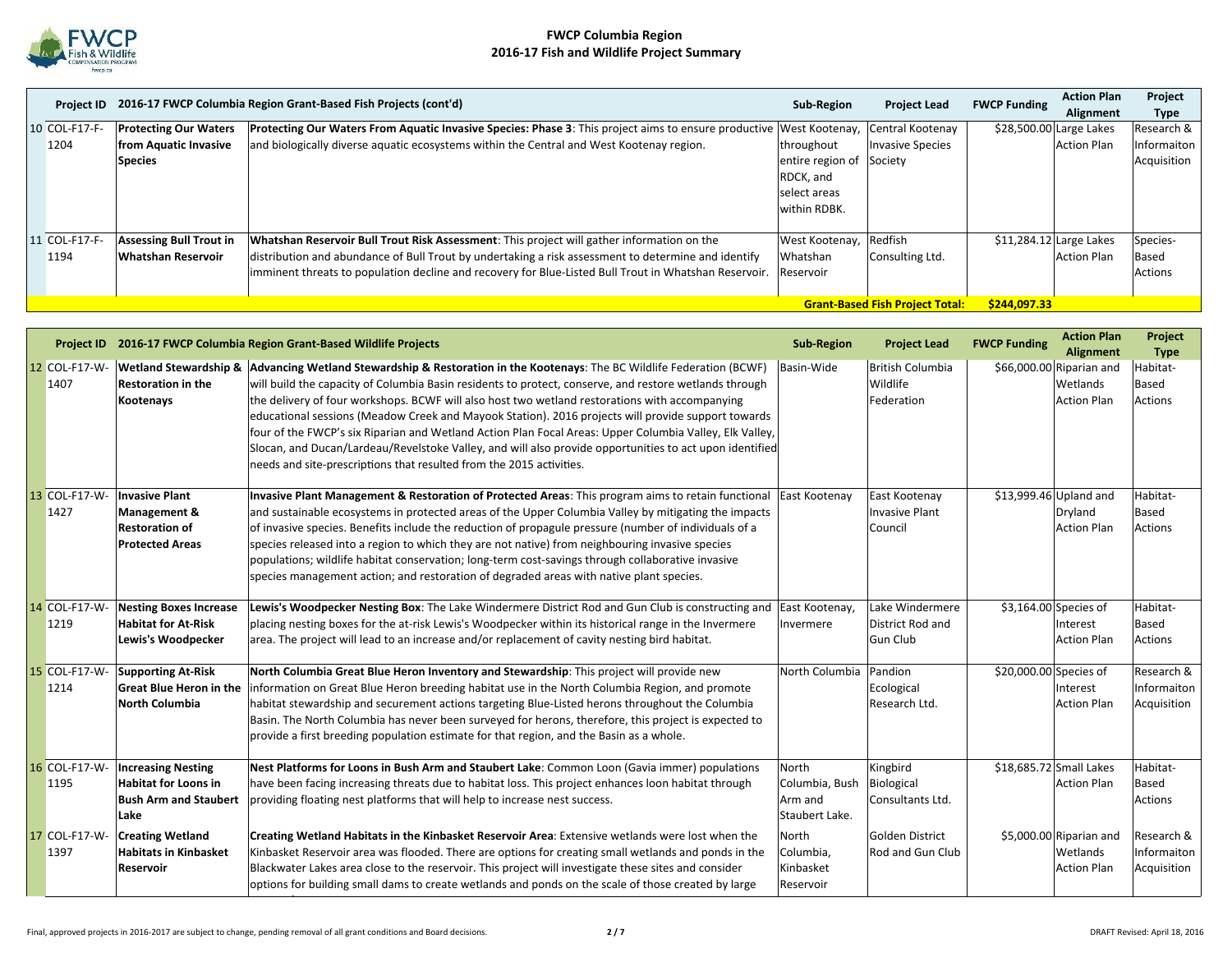

|                       |                                                     | Project ID 2016-17 FWCP Columbia Region Grant-Based Wildlife Projects (cont'd)                                                                                                                                                  | <b>Sub-Region</b>         | <b>Project Lead</b>                 | <b>FWCP Funding</b>    | <b>Action Plan</b><br><b>Alignment</b> | Project<br><b>Type</b>         |
|-----------------------|-----------------------------------------------------|---------------------------------------------------------------------------------------------------------------------------------------------------------------------------------------------------------------------------------|---------------------------|-------------------------------------|------------------------|----------------------------------------|--------------------------------|
| 18 COL-F17-W-<br>1435 | <b>Restoring Habitat at</b><br><b>Moberly Marsh</b> | Moberly Marsh Habitat Restoration: Phase 1: Moberly Marsh (11 kilometres northwest of Golden)<br>provides important habitat for birds, furbearers, bears, ungulates, and rare plants, and is a proposed                         | North<br>Columbia,        | <b>LGL Limited</b><br>Environmental |                        | \$4,950.00 Riparian and<br>Wetlands    | Habitat-<br><b>Based</b>       |
|                       |                                                     | reintroduction site for the endangerd Northern Leopard Frog. Given the high wildlife and conservation<br>values and stakeholder interest (Wildsight, Golden Rod and Gun Club, local naturalists), this project will near Golden | <b>Moberly Marsh</b>      | Research<br>Associates Ltd.         |                        | <b>Action Plan</b>                     | Actions                        |
|                       |                                                     | compile habitat information and conservation values through field surveys and stakeholder<br>engagement to inform restoration opportunities and management actions to enhance wetland function                                  |                           |                                     |                        |                                        |                                |
|                       |                                                     | and wildlife conservation.                                                                                                                                                                                                      |                           |                                     |                        |                                        |                                |
| 19 COL-F17-W-         |                                                     | Restoring Habitat for At- Revelstoke Turtle Nesting Site Restoration Operational Trial: The aim of this project is to restore                                                                                                   | North                     | <b>Okanagan Nation</b>              |                        | \$29,998.65 Species of                 | Habitat-                       |
| 1288                  | <b>Risk Turtle</b>                                  | Western Painted Turtle nesting habitat at Red Devil Hill near Revelstoke by vegetation management,<br>nesting substrate replacement, and slope angle reduction.                                                                 | Columbia,<br>Revelstoke   | Alliance                            |                        | Interest<br><b>Action Plan</b>         | <b>Based</b><br><b>Actions</b> |
| 20 COL-F17-W-         | <b>Studying Options to</b>                          | Arrow Lake - Airport Slough Dike Initiation Phase Assessment: This is an FWCP seed project to                                                                                                                                   | North                     | Yucwmenlucwu                        |                        | \$5,000.00 Riparian and                | Research &                     |
| 1423                  | <b>Protect Revelstoke</b>                           | determine the feasibility of a dike around Airport Slough to protect wetland features and stabilize                                                                                                                             | Columbia,                 | (Caretakers of the                  |                        | Wetlands                               | Informaiton                    |
|                       | Wetland                                             | water levels in the Revelstoke Reach drawdown zone of Upper Arrow Lake. The work will include                                                                                                                                   | Revelstoke                | Land) 2007 LLP                      |                        | <b>Action Plan</b>                     | Acquisition                    |
|                       |                                                     | discussions with stakeholders, compiling a list of existing scientific studies on Airport Slough, and                                                                                                                           |                           |                                     |                        |                                        |                                |
|                       |                                                     | presenting the results in an Initiation Phase Assessment report, including a "road map" to define the<br>design phases.                                                                                                         |                           |                                     |                        |                                        |                                |
| 21 COL-F17-W-         | <b>Testing Maternity Pens</b>                       | Revelstoke Caribou Maternity Pen: This three- to five-year pilot project will determine if maternal                                                                                                                             | North                     | Revelstoke                          | \$78,110.00 Species of |                                        | Species-                       |
| 1436                  | for Endangered Caribou                              | penning can improve the survival of caribou calves and adults in the Columbia Mountains ecosystem by Columbia,                                                                                                                  |                           | Caribou Rearing                     |                        | Interest                               | Based                          |
|                       |                                                     | protecting them in a secure enclosure for four months until calves are larger and more capable of                                                                                                                               | Revelstoke                | in the Wild Society                 |                        | <b>Action Plan</b>                     | <b>Actions</b>                 |
|                       |                                                     | avoiding predation. If successful, this tool will be used to increase the size of the Columbia north                                                                                                                            |                           |                                     |                        |                                        |                                |
|                       |                                                     | caribou sub-population. The goal of the project is to use maternal penning in the Revelstoke area to                                                                                                                            |                           |                                     |                        |                                        |                                |
|                       |                                                     | increase calf survival by a factor of two to three.                                                                                                                                                                             |                           |                                     |                        |                                        |                                |
| 22 COL-F17-W-         | <b>Restoring Riparian</b>                           | Revelstoke Reach Riparian Restoration: This project will continue previous efforts in restoring riparian North                                                                                                                  |                           | Kingbird                            |                        | \$31,586.24 Riparian and               | Habitat-                       |
| 1414                  |                                                     | Habitat Near Revelstoke forest and shrub habitats in select areas in the drawdown zone near Revelstoke B.C. The work will                                                                                                       | Columbia,                 | Biological                          |                        | Wetlands                               | Based                          |
|                       |                                                     | involve planting live Cottonwood, Red-Osier Dogwood, and Willow stakes in areas currently dominated  Revelstoke<br>by Reed Canary Grass.                                                                                        |                           | Consultants Ltd.                    |                        | <b>Action Plan</b>                     | <b>Actions</b>                 |
| 23 COL-F17-W-         | <b>Reducing the Threat of</b>                       | American Bullfrog Surveillance and Eradication Program : The American Bullfrog (Rana catesbeiana) is West Kootenay                                                                                                              |                           | Central Kootenay                    |                        | \$5,000.00 Riparian and                | Habitat-                       |
| 1222                  | <b>American Bullfrogs</b>                           | an aggressive invasive species that is native to eastern North America and is a direct threat to the                                                                                                                            |                           | <b>Invasive Species</b>             |                        | Wetlands                               | <b>Based</b>                   |
|                       |                                                     | survival of the Northern Leopard Frog and Western Painted Turtle. This project will help reduce the                                                                                                                             |                           | Society                             |                        | <b>Action Plan</b>                     | <b>Actions</b>                 |
|                       |                                                     | threat of the American Bullfrog through eradication at Lomond Lake and through a surveillance                                                                                                                                   |                           |                                     |                        |                                        |                                |
|                       |                                                     | monitoring program throughout the region.                                                                                                                                                                                       |                           |                                     |                        |                                        |                                |
| 24 COL-F17-W-         | <b>Restoring Riparian and</b>                       | Indian Creek Riparian and Wetland Restoration: Phase 2: The long-term goal of this project is to                                                                                                                                | West Kootenay,            | Masse                               |                        | \$35,808.00 Riparian and               | Habitat-                       |
| 1346                  | <b>Wetland Habitat at</b>                           | restore functional riparian and wetland habitat along Indian Creek. The project is located within                                                                                                                               | Indian Creek,             | Environmental                       |                        | Wetlands                               | <b>Based</b>                   |
|                       | <b>Indian Creek</b>                                 | traditional hunting, fishing and gathering areas utilized by the Lower Kootenay Band, which have been                                                                                                                           | (south Channel            | Consultants Ltd.                    |                        | <b>Action Plan</b>                     | <b>Actions</b>                 |
|                       |                                                     | heavily impacted by agriculture, grazing and flood control activities.                                                                                                                                                          | of the Goat               |                                     |                        |                                        |                                |
|                       |                                                     |                                                                                                                                                                                                                                 | River) near               |                                     |                        |                                        |                                |
|                       |                                                     |                                                                                                                                                                                                                                 | Creston                   |                                     |                        |                                        |                                |
| 25 COL-F17-W-         | <b>Conserving At-Risk</b>                           | Lower Columbia Reptile at-Risk Conservation Project: This is the fourth year of a project that targets                                                                                                                          | West Kootenay,            | Jakob Dulisse                       |                        | \$15,082.35 Upland and                 | Habitat-                       |
| 1392                  | <b>Reptiles Near Trail</b>                          | the North American Racer, a snake species-at-risk in the Lower Columbia. Through radio telemetry,                                                                                                                               | Lower Columbia Consulting |                                     |                        | Dryland                                | <b>Based</b>                   |
|                       |                                                     | summer and winter habitat use will be determined, in order to conserve racers and other reptiles at-                                                                                                                            | River, south of           |                                     |                        | <b>Action Plan</b>                     | <b>Actions</b>                 |
|                       |                                                     | risk in the area, including Northern Rubber Boas and Western Skinks.                                                                                                                                                            | Trail                     |                                     |                        |                                        |                                |
| 26 COL-F17-W-         | <b>Restoring Rossland's</b>                         | Centennial Wetland Restoration Project: This project's goal is to restore, protect and conserve the                                                                                                                             | West Kootenay,            | The City of                         |                        | \$28,400.00 Riparian and               | Habitat-                       |
| 1325                  | <b>Local Wetland</b>                                | integrity of the Centennial Wetland, by repairing and preventing further damage and enhancing                                                                                                                                   | Rossland                  | Rossland / The                      |                        | Wetlands                               | <b>Based</b>                   |
|                       |                                                     | habitat. This will be accomplished by building a 40-metre trail that routes OHVs and trail users out of                                                                                                                         |                           | Corporation of                      |                        | <b>Action Plan</b>                     | <b>Actions</b>                 |
|                       |                                                     | the wetland and by restoring a one-acre area by repairing the filling, ditching and head cuts that are                                                                                                                          |                           | the City of                         |                        |                                        |                                |
|                       |                                                     | changing the wetland hydrology.                                                                                                                                                                                                 |                           | Rossland                            |                        |                                        |                                |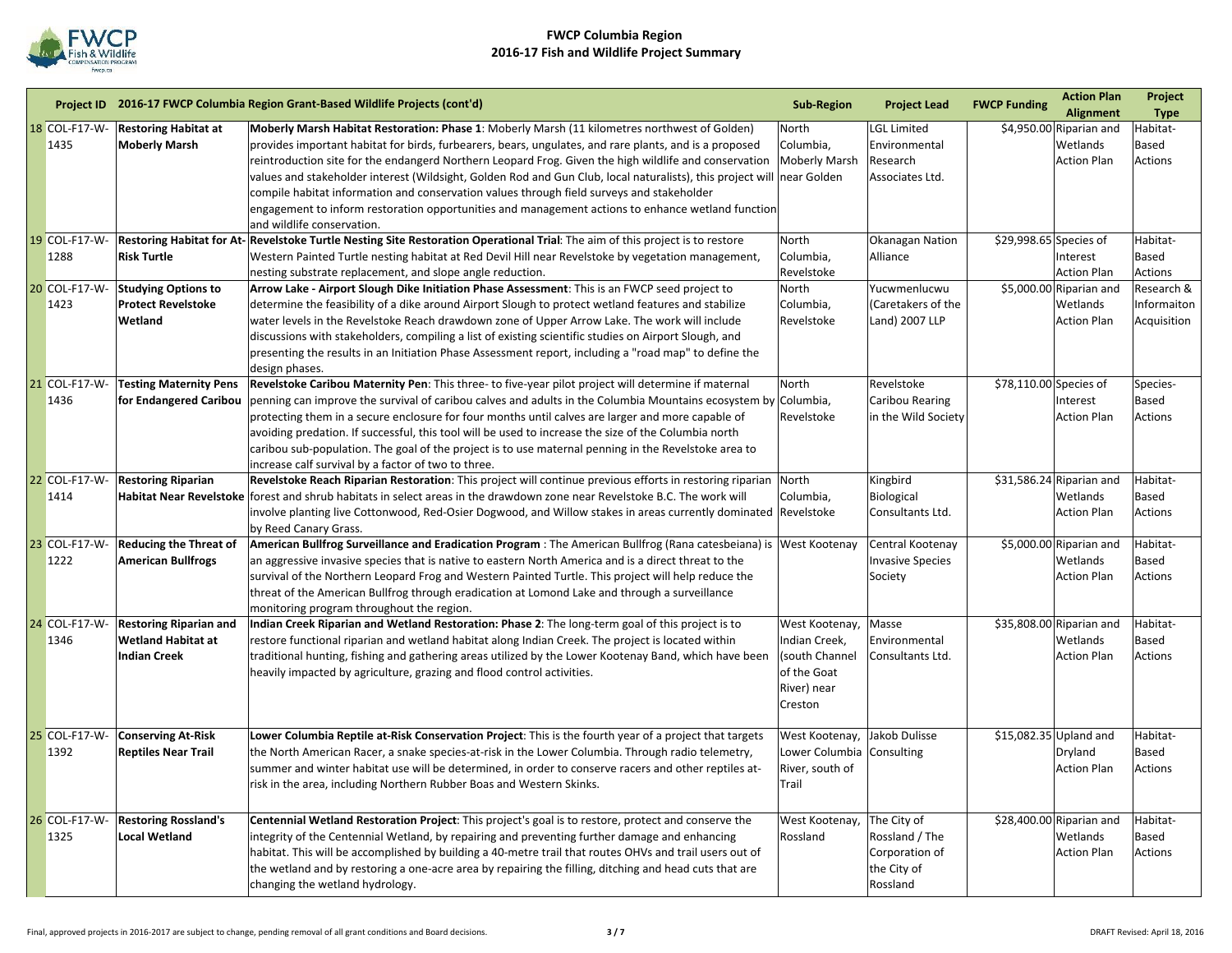

|    |                       |                                                                                            | Project ID 2016-17 FWCP Columbia Region Grant-Based Wildlife Projects (cont'd)                                                                                                                                                                                                                                                                                                                                                                                                                                   | <b>Sub-Region</b>                                    | <b>Project Lead</b>                                                             | <b>FWCP Funding</b>          | <b>Action Plan</b><br><b>Alignment</b>                     | Project<br><b>Type</b>                   |
|----|-----------------------|--------------------------------------------------------------------------------------------|------------------------------------------------------------------------------------------------------------------------------------------------------------------------------------------------------------------------------------------------------------------------------------------------------------------------------------------------------------------------------------------------------------------------------------------------------------------------------------------------------------------|------------------------------------------------------|---------------------------------------------------------------------------------|------------------------------|------------------------------------------------------------|------------------------------------------|
| 27 | COL-F17-W-<br>1438    | <b>Restoring Wetland</b><br><b>Along Slocan River</b>                                      | Wetland Restoration at Crooked Horn Farm in Winlaw, B.C.: This project will restore hydrological<br>function year-round, thus allowing a wider diversity of species to thrive and providing a moderating<br>effect on flooding downstream. The intent is to restore wetland functionality by enhancing shallow<br>water wetlands, establishing native vegetation, and creating habitat for a diversity of wetland specie<br>including amphibians and a diversity of benthic invertebrates in the shallow waters. | West Kootenay,<br>Slocan Valley                      | Slocan River<br><b>Streamkeepers</b><br>Society                                 |                              | \$15,900.00 Riparian and<br>Wetlands<br><b>Action Plan</b> | Habitat-<br>Based<br>Actions             |
|    | 28 COL-F17-W-<br>1330 | <b>Protecting Grizzlies by</b><br><b>Learning More About</b><br><b>Huckleberries</b>       | Predicting Grizzly Bear Food: Huckleberries: This project will use extensive GPS telemetry location data West Kootenay,<br>for 60 Grizzly Bears to identify, understand, and predict the presence of their most important regional<br>food resource, huckleberries. Understanding ecological characteristics of major food resources,<br>particularly for threatened species, is critical.                                                                                                                       | South Selkirk &<br>South Purcell<br><b>Mountains</b> | Birchdale<br>Ecological                                                         |                              | \$15,780.00 Upland and<br>Dryland<br><b>Action Plan</b>    | Habitat-<br>Based<br>Actions             |
|    |                       |                                                                                            |                                                                                                                                                                                                                                                                                                                                                                                                                                                                                                                  |                                                      | <b>Grant-Based Wildlife Project Total:</b><br><b>GRANT-BASED PROJECT TOTAL:</b> | \$392,464.42<br>\$636,561.75 |                                                            |                                          |
|    |                       |                                                                                            | Project ID 2016-17 FWCP Upper Kootenay Ecosystem Enhancement Plan (UKEEP) Projects                                                                                                                                                                                                                                                                                                                                                                                                                               | <b>Sub-Region</b>                                    | <b>Project Lead</b>                                                             | <b>FWCP Funding</b>          | <b>Action Plan</b><br><b>Alignment</b>                     | Project<br><b>Type</b>                   |
|    | 29 UKE-F17-W-<br>1212 | <b>Monitoring Mule Deer</b><br>Survival in the<br>Kootenays                                | Kootenay Mule Deer Survival Monitoring: This is a five-year Mule Deer monitoring project to assess<br>factors limiting population growth and recommend actions to increase abundance. Project spin-offs will<br>support restoration of Mule Deer habitat in the Upper Kootenay area, where the FWCP has invested<br>substantial funding in ecosystem restoration.                                                                                                                                                | Basin-Wide                                           | <b>MFLNRO</b>                                                                   | \$14,300.00 UKEEP            | Upland and<br><b>Dryland Areas</b><br><b>Action Plan</b>   | Species-<br>Based<br>Actions             |
|    | 30 UKE-F17-F-<br>1183 | <b>Studying Westslope</b><br><b>Cutthroat Trout</b><br><b>Hybridization</b>                | Westslope Cutthroat Trout Hybridization Evaluation: This is year two of a four-year project aimed at<br>determining the extent of Westslope Cutthroat Trout hybridization with Rainbow Trout in the Upper<br>Kootenay drainage system.                                                                                                                                                                                                                                                                           | East Kootenay                                        | <b>MFLNRO</b>                                                                   | \$90,450.00 UKEEP            | <b>Streams</b><br><b>Action Plan</b>                       | Species-<br>Based<br>Actions             |
|    | 31 UKE-F17-W<br>1417  | Gathering Data on<br><b>Wolverine Abundance</b><br>and Harvest<br>Sustainability           | Wolverine Harvest Sustainability in the Kootenay Region: Wolverines are a species of management<br>focus for the B.C. Ministry of Forests, Lands and Natural Resource Operations due to uncertainty about<br>sustainability of legal trapping and harvest. This project will gather necessary information to help the<br>B.C. Ministry make science-based decisions and actions to inform resource management practices.                                                                                         | East Kootenay                                        | <b>MSU</b>                                                                      | \$31,750.00 UKEEP            | Upland and<br><b>Dryland Areas</b><br><b>Action Plan</b>   | Research &<br>Informaiton<br>Acquisition |
|    | 32 UKE-F17-W-<br>1447 | <b>Managing Invasive</b><br><b>Plants &amp; Restoring</b><br><b>Protected Areas</b>        | Invasive Plant Management & Restoration of Protected Areas: This project aims to retain functional<br>and sustainable ecosystems in protected areas of the Upper Kootenay Ecosystem by mitigating the<br>impacts of invasive species. It will enhance wildlife habitat conservation, promote long-term cost-<br>savings through collaborative invasive species management action, and restore degraded areas with<br>native plant species.                                                                       | East Kootenay                                        | East Kootenay<br><b>Invasive Plant</b><br>Council                               | \$29,000.00 UKEEP            | Upland and<br><b>Dryland Areas</b><br><b>Action Plan</b>   | Habitat-<br>Based<br>Actions             |
|    | 33 UKE-F17-W<br>1460  | <b>Restoring At-Risk</b><br><b>Wetlands in Upper</b><br><b>Kootenay River</b><br>Watershed | Upper Kootenay Small Wetlands-at-Risk Restoration Project: This is a seed project that ultimately<br>aims to develop a larger project that will conserve and restore ecological function to small wetlands in<br>the UKEEP area, which are currently threatened by cattle and ungulate grazing, and/or drought and<br>climate change. The project will target small wetlands (less than 10 hectares) identified as at-risk by<br>several recent FWCP projects.                                                   | East Kootenay                                        | Jakob Dulisse<br>Consulting                                                     | \$4,950.00 UKEEP             | Wetland<br><b>Action Plan</b>                              | Habitat-<br>Based<br>Actions             |
|    | 34 UKE-F17-F-<br>1264 | <b>Alexander Creek</b><br><b>Streamside Restoration</b>                                    | Alexander Creek Streamside Restoration & Community Education: This is a stream habitat<br>enhancement and restoration project on Alexander Creek, with a complimentary community outreach<br>& Community Education component. Benefits of the project will include increased bank stability, improved water quality,<br>greater biodiversity and ecosystem connectivity.                                                                                                                                         | East Kootenay,<br>Alexander Creek                    | Elk River Alliance                                                              | \$22,050.00 UKEEP            | <b>Streams</b><br><b>Action Plan</b>                       | Habitat-<br>Based<br>Actions             |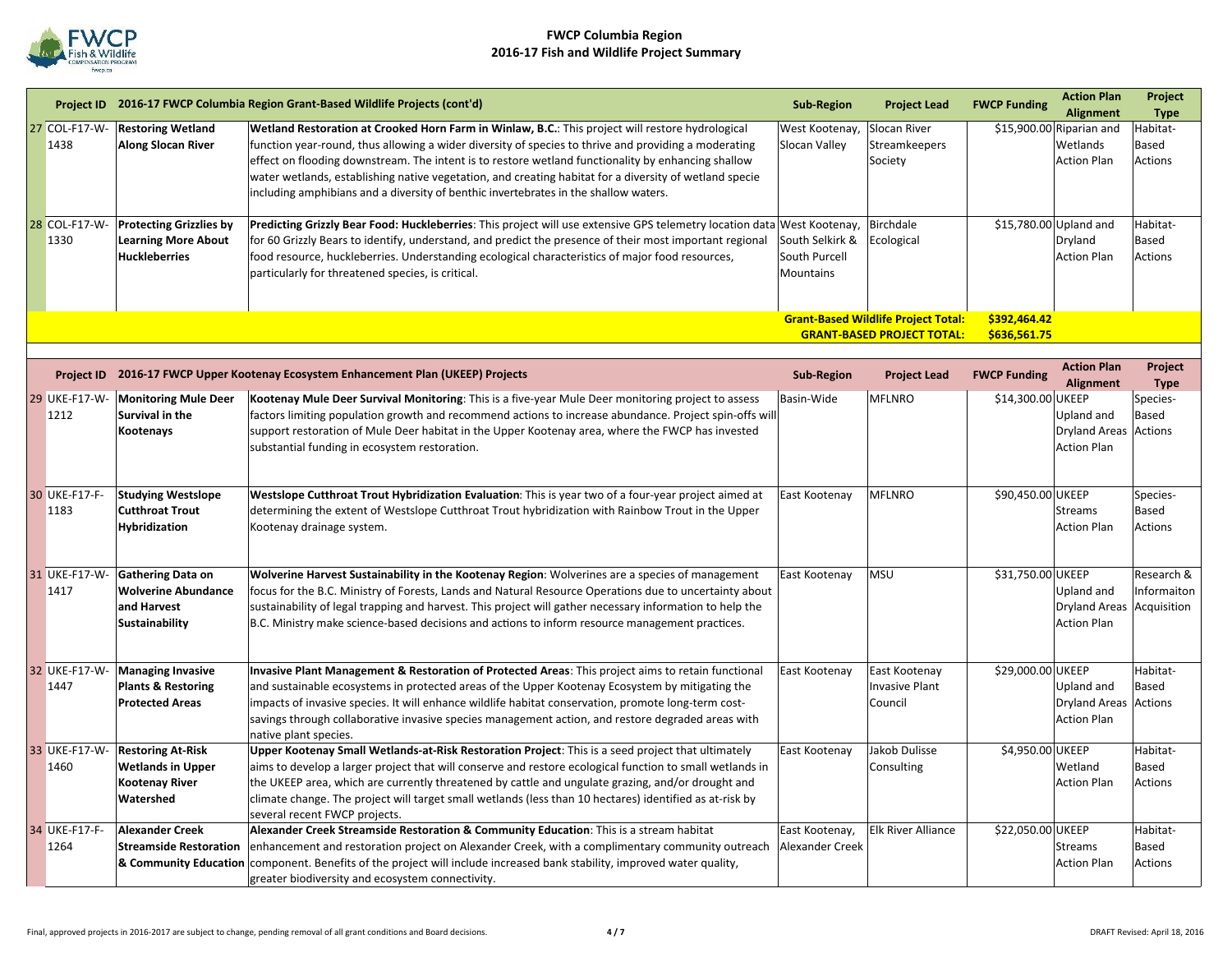

|    |                           |                                                                                         | Project ID 2016-17 FWCP Upper Kootenay Ecosystem Enhancement Plan (UKEEP) Projects (cont'd)                                                                                                                                                                                                                                                                                                                                                                                                                         | <b>Sub-Region</b>                                                              | <b>Project Lead</b>                                                | <b>FWCP Funding</b> | <b>Action Plan</b><br><b>Alignment</b>                    | Project<br><b>Type</b>                   |
|----|---------------------------|-----------------------------------------------------------------------------------------|---------------------------------------------------------------------------------------------------------------------------------------------------------------------------------------------------------------------------------------------------------------------------------------------------------------------------------------------------------------------------------------------------------------------------------------------------------------------------------------------------------------------|--------------------------------------------------------------------------------|--------------------------------------------------------------------|---------------------|-----------------------------------------------------------|------------------------------------------|
|    | 35 UKE-F17-F-<br>1403     | <b>Mapping Sensitive</b><br><b>Habitat in Koocanusa</b><br><b>Reservoir</b>             | Koocanusa Sensitive Habitat Inventory Mapping: Phase 2: This project will use the inventory of<br>foreshore modifications, and identification of critical fish and wildlife habitats conducted during Phase 1 Koocanusa<br>to develop shoreline management guidelines that will conserve these ecosystems. It will result in the<br>protection of habitats of highest value and habitats for species of special concern, as well as identify<br>foreshore habitat restoration opportunities.                        | East Kootenay,<br>Reservoir                                                    | Wildsight                                                          |                     | \$68,520.00 UKEEP Lakes<br><b>Action Plan</b>             | Research &<br>Informaiton<br>Acquisition |
|    | 36 UKE-F17-W-<br>1448     | <b>Restoring Sheep</b><br><b>Mountain-Cutts Road</b><br><b>Grassland Ecosystems</b>     | Sheep Mountain-Cutts Road Grassland Ecosystems Restoration: This project will restore and conserve East Kootenay,<br>grassland ecosystems by the implementation of understory slashing to reduce tree densities and<br>enhance habitat qualities and increase forage values.                                                                                                                                                                                                                                        | Sheep<br>Mountain near<br><b>Baynes Lake</b>                                   | Rocky Mountain<br><b>Trench Natural</b><br><b>Resource Society</b> | \$60,000.00 UKEEP   | Upland and<br><b>Dryland Areas</b><br><b>Action Plan</b>  | Habitat-<br>Based<br><b>Actions</b>      |
|    | 37 UKE-F17-W-<br>1459     | <b>Tracking At-Risk Long-</b><br><b>Billed Curlews</b>                                  | Tracking Long-Billed Curlews in the Lower Columbia Valley: The species is listed as a species of Special East Kootenay,<br>Concern by the federal Species at Risk Act. This project will track six Long-Billed Curlews (with the use of Skookumchuck<br>satellite transmitters) during breeding, migration, and overwintering periods using GPS transmitters. It<br>will identify key habitats used by curlews at every life stage, providing important data that will help<br>conserve this species in the future. |                                                                                | <b>Bird Studies</b><br>Canada                                      | \$46,180.00 UKEEP   | Upland and<br><b>Dryland Areas</b><br><b>Action Plan</b>  | Species-<br>Based<br><b>Actions</b>      |
|    | 38 UKE-F17-W-<br>1424     | <b>Restoring Strauss Road</b><br><b>Grassland Ecosystem</b>                             | Strauss Road Grassland Ecosystems Restoration: The Strauss Road Grassland Ecosystems area, which<br>is Crown Land, is adjacent to a parcel of land owned by The Nature Trust of BC, and will be enhanced<br>for conservation and habitat. Work will include hand slashing and/or machine masticating of<br>approximately 144 hectares identified in the Ecosystem Restoration Prescription prepared by a B.C.<br>registered professional forester.                                                                  | East Kootenay,<br>Strauss Rd,<br>Newgate, Lake<br>Koocanusa                    | Rocky Mountain<br><b>Trench Natural</b><br><b>Resource Society</b> | \$60,000.00 UKEEP   | Upland and<br><b>Dryland Areas</b><br><b>Action Plan</b>  | Habitat-<br>Based<br>Actions             |
|    | 39 UKE-F17-W-<br>1395     | <b>Restoring Tobacco</b><br><b>Plains Ecology</b>                                       | Tobacco Plains Ecological Restoration: Ecological restoration on Tobacco Plains Indian Reserve will<br>improve habitat for multiple species, support rare and threatened species recovery, improve habitat<br>connectivity with surrounding Provincial Crown Land, and engage First Nations residents in greater land Indian Reserve<br>stewardship participation and awareness.                                                                                                                                    | East Kootenay,<br><b>Tobacco Plains</b>                                        | Keefer Ecological<br>Services Ltd.                                 | \$54,563.50 UKEEP   | Upland and<br>Dryland Areas Actions<br><b>Action Plan</b> | Habitat-<br>Based                        |
| 40 | <b>UKE-F17-F-</b><br>1369 | <b>Restoring Fish Passage</b><br>at Wickman Creek                                       | East Kootenay Culvert Remediation 2016: This project will restore fish passage to streams in the Caven East Kootenay,<br>Creek Watershed (specifically, Wickman Creek in 2016 and Caven Creek in 2017), which were<br>previously obstructed by faulty culvert placements. Two culverts will be replaced with bridges at two<br>locations in Wickman Creek in 2016, which will resolve fish passage obstruction in this watershed.                                                                                   | Wickman Creek                                                                  | Freshwater<br><b>Fisheries Society</b><br>of BC                    | \$179,664.87 UKEEP  | <b>Streams</b><br><b>Action Plan</b>                      | Habitat-<br>Based<br>Actions             |
|    | 41 UKE-F17-F-<br>1452     | <b>Supporting At-Risk Bull</b><br><b>Trout in Kootenay River</b><br>Watershed           | Creation of WHAs for Bull Trout in the Upper Kootenay River: The objective of this project is to<br>propose the creation of Wildlife Habitat Areas (WHAs) to protect critical Bull Trout spawning habitat in<br>the Upper Kootenay River Watershed. Wigwam River, White River, and Skookumchuck Creek will be<br>targeted in priority as they receive the majority of the spawning Bull Trout.                                                                                                                      | East Kootenay,<br>Wigwam and<br>White Rivers,<br>land<br>Skookumchuck<br>Creek | Vast Resource<br>Solutions                                         | \$4,939.00 UKEEP    | <b>Streams</b><br><b>Action Plan</b>                      | Habitat-<br>Based<br><b>Actions</b>      |
|    | 42 UKE-F17-F-<br>1190     | <b>Wildhorse River Bull</b><br><b>Trout Population</b><br><b>Inventory and Recovery</b> | Wildhorse River Bull Trout Population Inventory and Recovery: This project will estimate use Bull<br>Trout, abundance, migration timing and biological data in the Wildhorse River. This project will also<br>identify critical spawning and rearing habitats and factors limiting population recovery, and a<br>preliminary restoration prescription.                                                                                                                                                              | East Kootenay,<br><b>Wildhorse River</b>                                       | <b>MFLNRO</b>                                                      | \$59,119.49 UKEEP   | <b>Streams</b><br><b>Action Plan</b>                      | Research &<br>Informaiton<br>Acquisition |
|    |                           |                                                                                         |                                                                                                                                                                                                                                                                                                                                                                                                                                                                                                                     |                                                                                | <b>UKEEP Project Total:</b>                                        | \$725,486.86        |                                                           |                                          |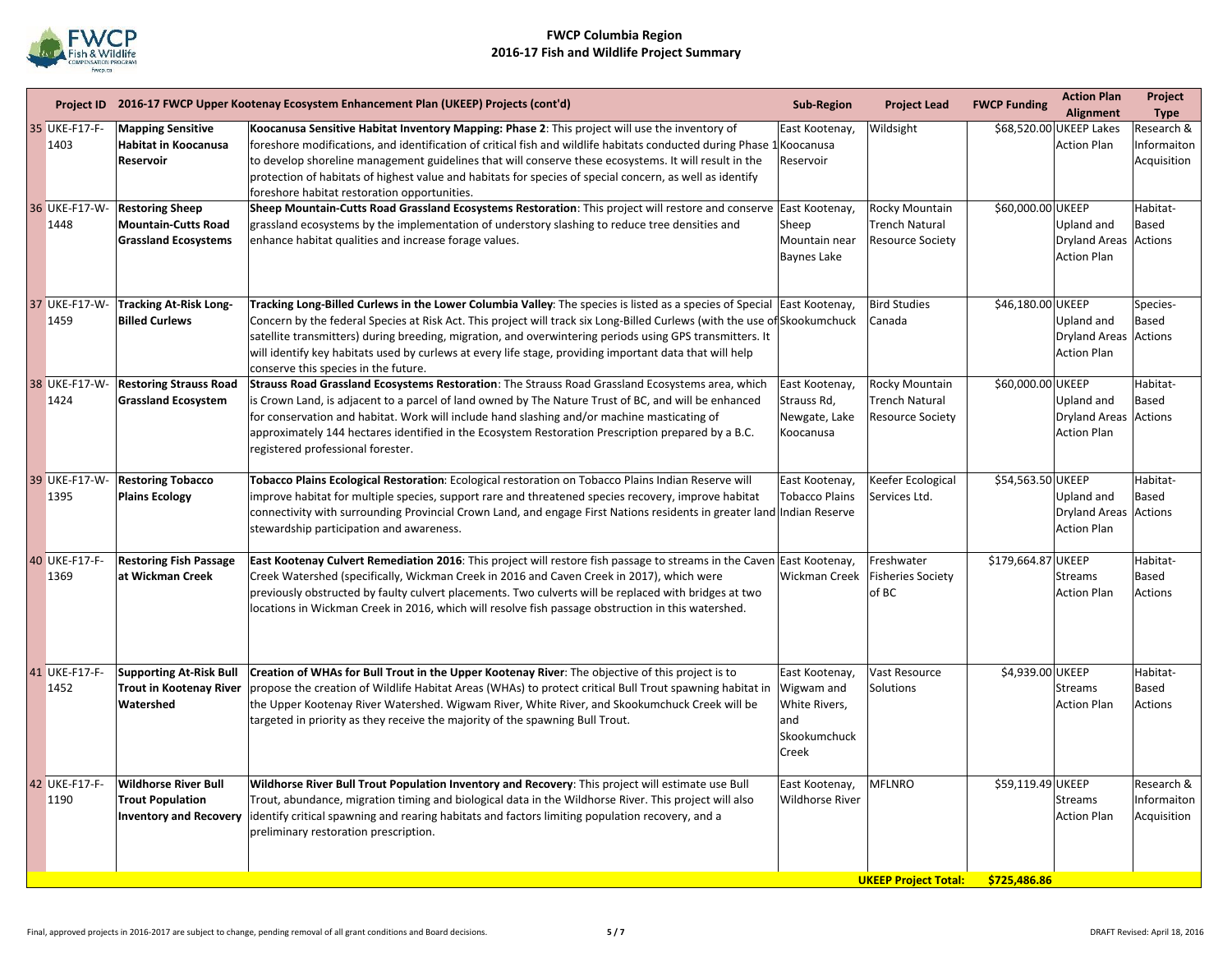

|    | <b>Project ID</b> |                                                   | 2016-17 FWCP Columbia Region Annual/Ongoing Fish Projects                                                                                                                                                                                           | <b>Sub-Region</b> | <b>Project Lead</b>                               | <b>FWCP Funding</b>      | <b>Action Plan</b><br>Alignment | Project<br><b>Type</b> |
|----|-------------------|---------------------------------------------------|-----------------------------------------------------------------------------------------------------------------------------------------------------------------------------------------------------------------------------------------------------|-------------------|---------------------------------------------------|--------------------------|---------------------------------|------------------------|
| 43 |                   | <b>Arrow Lakes Nutrient</b><br><b>Restoration</b> | Arrow Lakes Nutrient Restoration: To address the nutrient losses in Arrow Lakes Reservoir as a result<br>of the construction of the Hugh Keenleyside, Mica and Revelstoke dams, a bottom-up approach was                                            |                   | <b>MFLNRO</b>                                     | \$856,790.00 Large Lakes | <b>Action Plan</b>              | Habitat-<br>Based      |
|    |                   |                                                   | taken with the addition of nutrients (nitrogen and phosphorus in the form of liquid agricultural grade<br>fertilizer).                                                                                                                              |                   |                                                   |                          |                                 | <b>Actions</b>         |
| 44 |                   |                                                   | Kootenay Lake Nutrient Kootenay Lake Nutrient Restoration: This project includes the coordination, oversight and                                                                                                                                    |                   | <b>MFLNRO</b>                                     | \$873,053.00 Large Lakes |                                 | Habitat-               |
|    |                   | <b>Restoration</b>                                | implementation of nutrient additions to the North Arm of Kootenay Lake, and the associated                                                                                                                                                          |                   |                                                   |                          | <b>Action Plan</b>              | Based                  |
|    |                   |                                                   | monitoring and reporting. Nutrient additions (nitrogen and phosphorus in the form of liquid agricultural<br>grade fertilizer) support phytoplankton populations that are suitable for the production of Daphnia, a<br>main food source for Kokanee. |                   |                                                   |                          |                                 | <b>Actions</b>         |
| 45 |                   | <b>Hill Creek Spawning</b>                        | Hill Creek Spawning Channel: Hill Creek spawning channel provides spawning habitat for Kokanee and                                                                                                                                                  |                   | <b>MFLNRO</b>                                     | \$167,206.00 Large Lakes |                                 | Species-               |
|    |                   | Channel                                           | Rainbow Trout from Arrow Lakes Reservoir. This project supports ongoing operations, maintenance                                                                                                                                                     |                   |                                                   |                          | <b>Action Plan</b>              | <b>Based</b>           |
|    |                   |                                                   | and monitoring at the channel, including Kokanee fry emigration, Rainbow Trout redd counts and fry<br>emergence, adult Kokanee size, fecundity and escapement, overwinter egg survival, and water quality.                                          |                   |                                                   |                          |                                 | <b>Actions</b>         |
| 46 |                   | <b>Meadow Creek</b>                               | Meadow Creek Spawning Channel: BC Hydro built the Meadow Creek spawning channel in 1967 to                                                                                                                                                          |                   | <b>MFLNRO</b>                                     | \$190,083.00 Large Lakes |                                 | Species-               |
|    |                   | <b>Spawning Channel</b>                           | compensate for lost natural Kokanee habitat due to the construction of Duncan Dam. The facility                                                                                                                                                     |                   |                                                   |                          | <b>Action Plan</b>              | Based                  |
|    |                   |                                                   | sustains Kootenay Lake Kokanee, which are the primary prey species for both Bull Trout and Gerrard<br>Rainbow Trout.                                                                                                                                |                   |                                                   |                          |                                 | <b>Actions</b>         |
| 47 |                   | <b>Upper Columbia River</b>                       | Upper Columbia River Sturgeon Recovery: A conservation aquaculture program, supported by the                                                                                                                                                        |                   | Freshwater                                        | \$150,000.00 Species of  |                                 | Species-               |
|    |                   | <b>Sturgeon Recovery</b>                          | FWCP, was initiated in 2000 to address recovery while research into recruitment failure occurred. Due                                                                                                                                               |                   | <b>Fisheries Society</b>                          |                          | Interest                        | <b>Based</b>           |
|    |                   |                                                   | to the immense success of the conservation aquaculture program, the program has changed over the                                                                                                                                                    |                   | of B.C.                                           |                          | <b>Action Plan</b>              | <b>Actions</b>         |
|    |                   |                                                   | past few years, with the focus now being on collecting eggs and larvae that are produced in the wild<br>and rearing them at the hatchery until nine months of age.                                                                                  |                   |                                                   |                          |                                 |                        |
|    |                   |                                                   |                                                                                                                                                                                                                                                     |                   | Annual/Ongoing Fish Project Total: \$2,237,132.00 |                          |                                 |                        |

|    |                                             | Project ID 2016-17 FWCP Columbia Region Annual/Ongoing Wildlife Projects                                                                                                                                                                                                                                                                                                                             | <b>Sub-Region</b> | <b>Project Lead</b> | <b>FWCP Funding</b>     | <b>Action Plan</b><br>Alignment           | Project<br><b>Type</b>       |
|----|---------------------------------------------|------------------------------------------------------------------------------------------------------------------------------------------------------------------------------------------------------------------------------------------------------------------------------------------------------------------------------------------------------------------------------------------------------|-------------------|---------------------|-------------------------|-------------------------------------------|------------------------------|
| 48 | <b>Land Management</b><br><b>Operations</b> | Land Management Operations: This project focuses on coordination, oversight and implementation of Basin-Wide<br>land management activities associated with conservation-held lands.                                                                                                                                                                                                                  |                   | <b>MFLNRO</b>       | \$294,313.00 Species of | Interest<br><b>Action Plan</b>            | Habitat-<br>Based<br>Actions |
| 49 | Non-Game<br>Enhancement                     | Non-Game Enhancement: Non-game enhancement projects focus on critical habitat features that are<br>important for species reproduction and survival such as roosting, denning and nesting habitat.                                                                                                                                                                                                    | Basin-Wide        | <b>MFLNRO</b>       | \$180,189.00 Upland and | Dryland Areas Based<br><b>Action Plan</b> | Habitat-<br>Actions          |
| 50 | Land Securement                             | Land Securement: The construction of BC Hydro dams resulted in the loss of important valley bottom<br>wildlife habitat. Land securement is one of FWCP's primary compensation actions. Funding is<br>designated for high-priority securements that are developed through FWCP's involvement with the<br>Kootenay Conservation Program, The Nature Trust of BC, and The Nature Conservancy of Canada. | Basin-Wide        | <b>FWCP</b>         | \$536,121.00 Species of | Interest<br><b>Action Plan</b>            | Habitat-<br>Based<br>Actions |